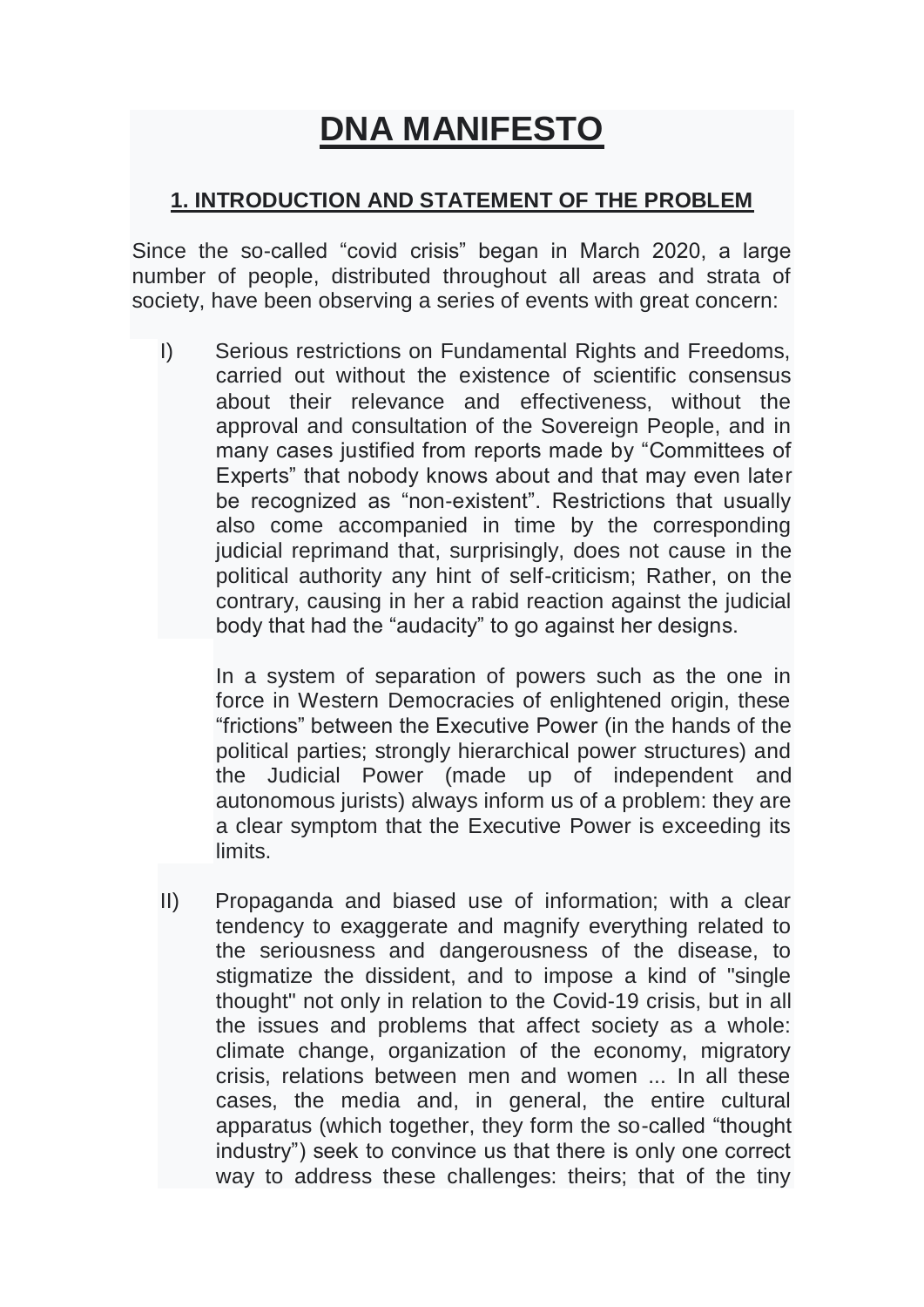minority of great fortunes that, directly or indirectly, controlling the aforementioned "thought industry", the most relevant international organizations as well as the leadership of the most important and representative political parties, are at the present historical moment directing the destinies of the western world and those of a good part of the rest of the planet.

- III) In this general framework, smear and censorship campaigns directed against anyone who deviates - even slightly - from the official version, have become common, being systematically and routinely carried out. Being these extreme measures of information control applied not only to anonymous citizens, but also to top level scientists; even censoring Nobel Prize winners' opinions.
- IV) In short, we are witnessing the use, by a supposedly democratic political power, of practices and methods of human groups control based on Social Psychology and Mass Manipulation Techniques studied and carried out in the past by totalitarian regimes. These include:
- 1. The omnipresence of official propaganda.
- 2. Constant use of emotional engineering.
- 3. Manipulation of statistics and concealment of data.
- 4. Dogmatic and interested use of Science.

5. Constant police presence, entrusting the security forces with the "surveillance" of the entire population as a whole, thus losing its own sovereign power, to be relegated to the status of simple subjects always suspected of not devoulty complying with the measures that, gradually and in increasing number, tend, little by little, to "order" and control (following the standards established as "correct" by the dominant minority) each and every one of the aspects of daily life.

6. "Strategic" use of lies, framed in a general context of "post-truth" where truthfulness and rigor are not values taken into account; being the most important the appearance and the forms.

7. Exclusion from social life and subsequent removal of all those who have the audacity to disagree with the official "truths" spreaded by the propaganda organs.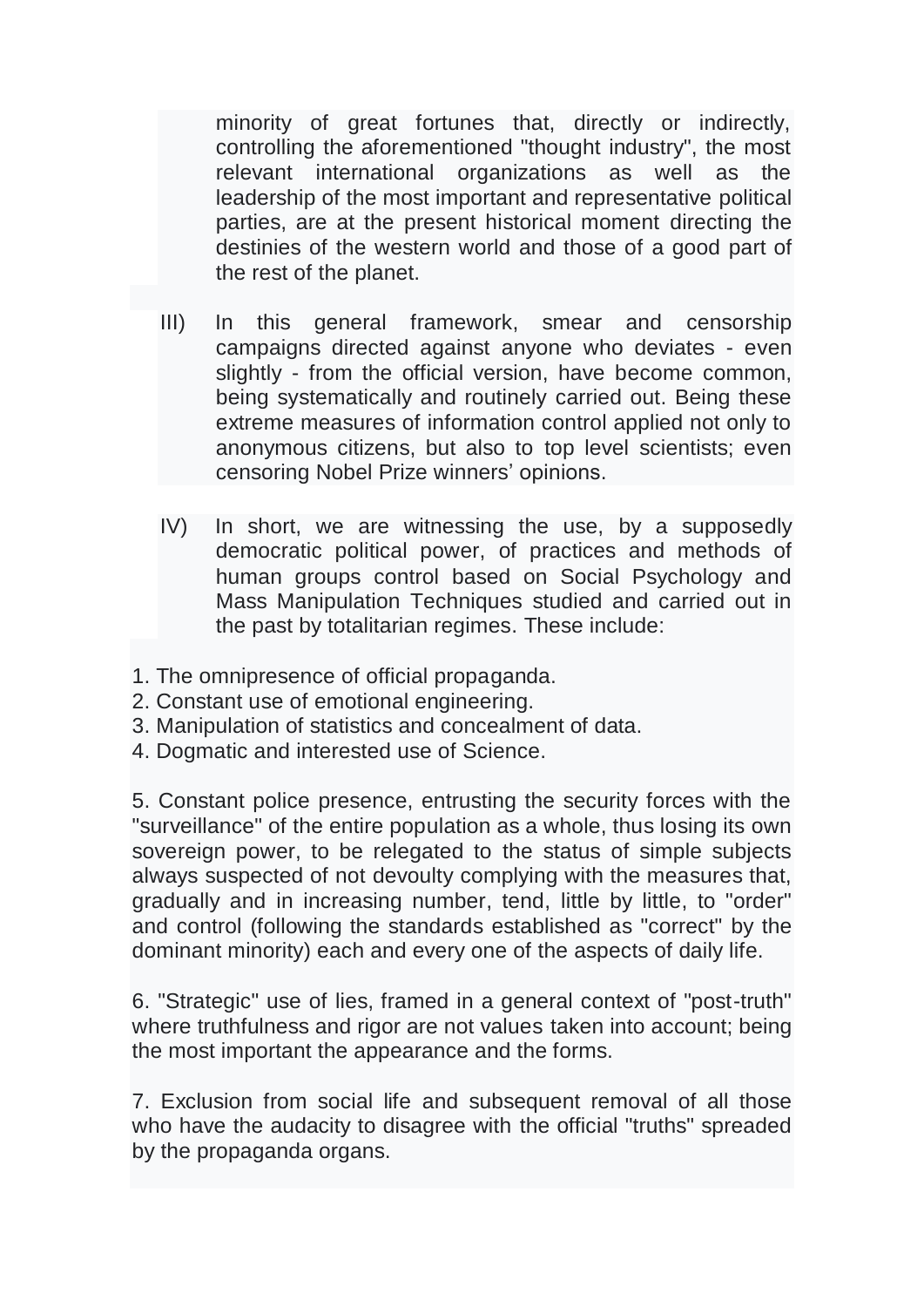8. Paternalism, after a previous stage of infantilization and indoctrination of the population in the "values" established by the ruling class.

Faced with this state of affairs, many of us have become aware that Humanity is at the present historical moment at a crossroads. A handful of families that, as a whole, monopolize and control a vast economic and cultural structure, seem to be wanting to impose a new paradigm in the so-called "Free World" in which individual Rights and Freedoms have to pass to a second plane, being relegated by other values ("the Common Good", being a "good citizen", submission to the dictates of official "science", ...) that, deep down, have no other purpose than being the alibi that leads to the establishment of a new taylor-made system of social organization; a system in which the vast majority will have no other destiny than to submit to the dominance that this tiny minority is determined to consolidate; a system based on the concentration of power, on the emptying of Democracy and on a draconian control of information; a system in which the mere fact of thinking differently from what this elite may, at a given moment, consider as "correct" will be a reason for social exclusion and rejection, if not persecution.

Before this threat, and observing that since the so-called "covid crisis" this process has been notably accelerated, many of us, aware of the historical moment in which we find ourselves, have decided that the time has come to try to reverse the situation: it is with this purpose that DNA PROJECT arises.

# **2. WHAT IS DNA?**

DNA is a program of political and cultural action whose objective is to group under the same political flag all the world dissent. DNA arises with this unifying purpose, being conceived from the conviction that, since our adversaries act all over the world (millimetrically coordinating) the vast means with which they count), we will only have a chance against them if we are able to organize a global resistance that responds united the attacks that, in order to consolidate its position of dominance, the miniscule elite of plutocrats that we are facing, will not cease to launch against all those who oppose them.

This project comes from the realization that, after a year and a half of confusion, the current situation of lack of union in which the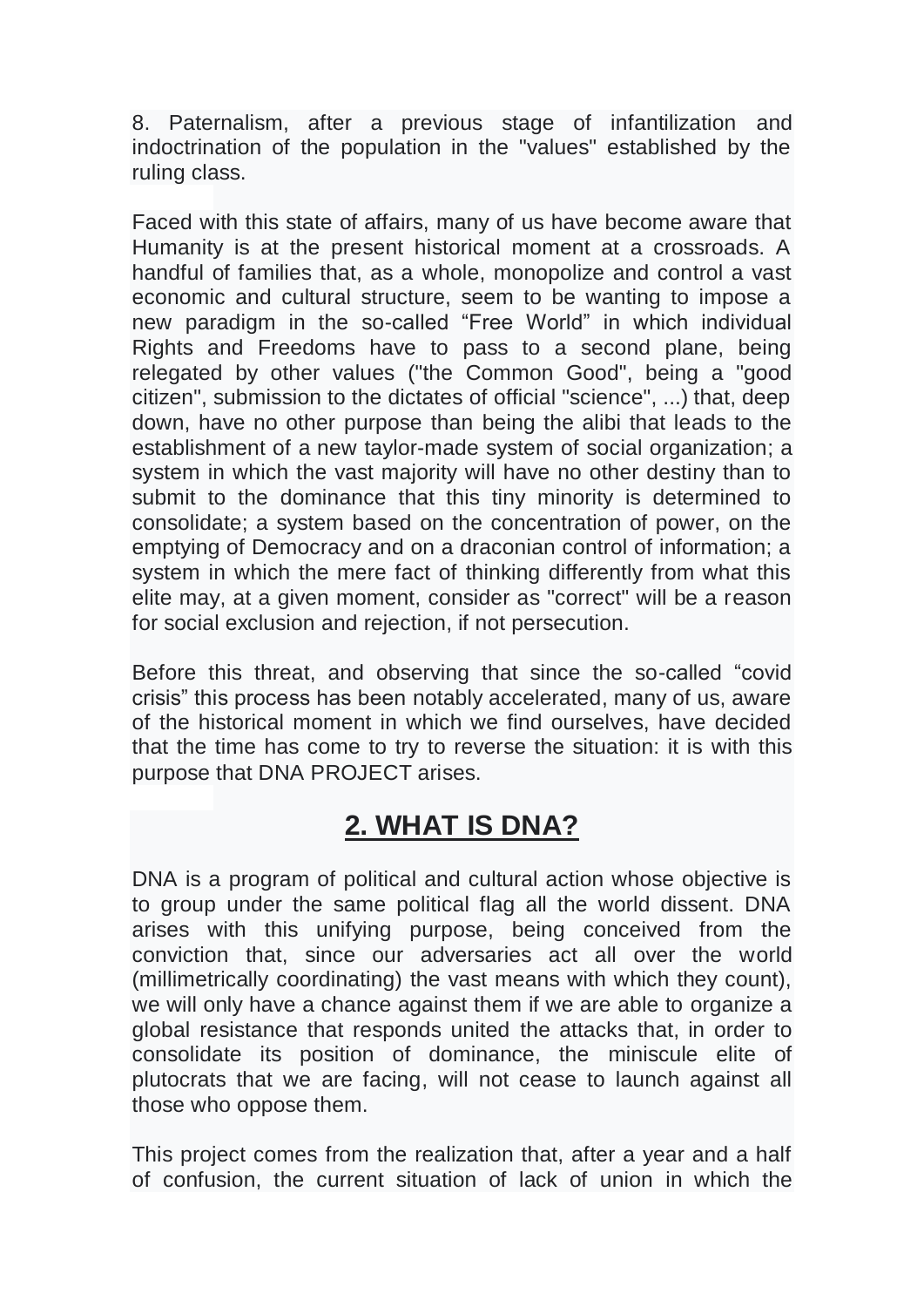various spontaneously worldwide emerged resistance groups are must cease, thus giving way to a new stage in this undeclared war that, according to many of us, has only just begun.

Given the diversity of origins (political, national, religious, ...) present in a global movement of these characteristics, we must insist that the union that is sought (absolutely necessary and essential, if we aspire to have any option of victory ) can only be carried out through a general exercise of renouncing the old ideological baggage that, present in all of us, could be a reason for division and discord: thus any DNA activist is asked to resign (or, at least, park temporarily) any ideological hindrance that could negatively affect the muchneeded union that this project, DNA, intends to promote.

# **PRINCIPLES**

#### **3.1. PRINCIPLES OF ACTION**

**PRINCIPLE OF AUTONOMY:** Personal and local. Each DNA activist and each local and regional cell will have freedom of action and must be self-sufficient. After careful thought, it has been decided not to create a control body; since, in spite of the advantages that the existence of such a board could provide with regard to the coordination of the network, it would in practice end up becoming a management organ liable to be corrupted and eventually end up controlled by the plutocratic elite (as it has been happening over and over again in the past).

The key point, we must insist on, is that all Dissidence must be grouped under the same acronym, DNA. Thus, in all areas and places, the Dissidence must carry out its actions - political, cultural or of any other nature - under these acronyms. A rapid proliferation of local cells is expected to collaborate with each other exchanging ideas, strategies, slogans ... thus creating a highly complex system, unmanageable in practice by any leadership or clique. DNA will do politics, but it will also create culture and above all, it will be the means for exchanging information, ideas and proposals that, in the end, will end up defining the path that, as Humanity, we decide to choose; path that, in no case, has to coincide with the one traced by the tiny elite that, with total arrogance, has had the audacity to decide for us all.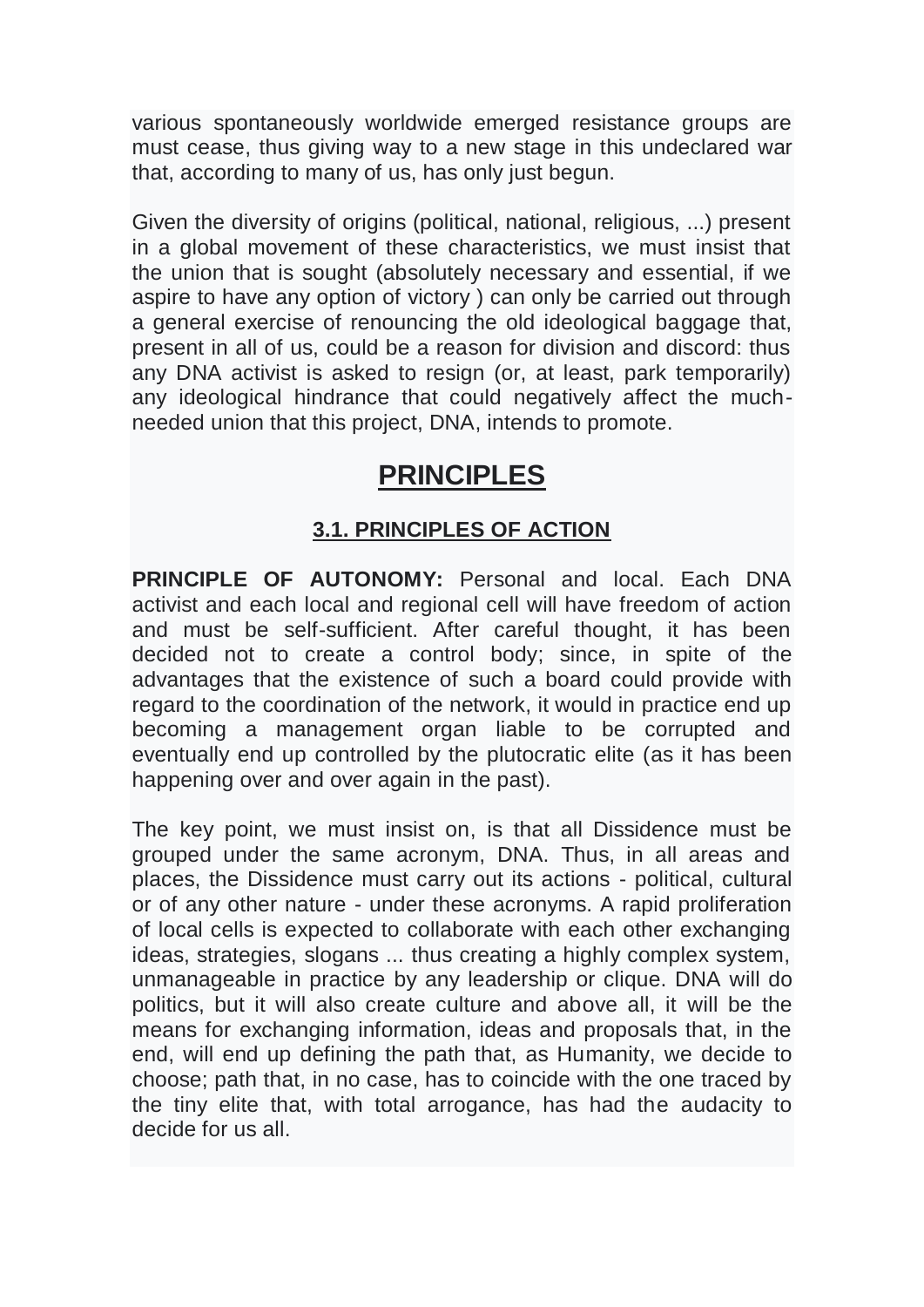That said, it is the duty of local and regional cells to develop fully self-sufficient local structures: registration as political party (for example, DNA London or DNA Edimburg) or presentation in elections as independent, being the banner (the Double Helix) and the initials, DNA, always visible.

**PRINCIPLE OF DIRECT DEMOCRACY:** Insisting especially on the overcoming of the Political Party concept as a structure for political action, and openly promoting their dissolution because it is a failed instrument of democratic channeling. The articulation and implementation of systems of participation and selection of leaders based on Direct Democracy is left to the discretion of each local cell; with the most possibly diluted distribution of power (always bearing in mind, as History has taught us time and again, its psychological toxicity).

**PRINCIPLE OF NEED:** Given the present extremely serious situation we are facing, this global political union (which, if we cause it to succeed, would be called to be the most important political organization in the world) seems like a "real must be", an absolute priority for all those involved in the cause of Freedom, being its creation a priority objective, making any delay or reluctance inexcusable. Thus, it is insisted that any ideological difference or past prejudice be put aside, at least as long as the emergency we are facing has not been completely neutralized.

### **3.2. STRUCTURAL PRINCIPLES**

**PRINCIPLE OF DUALITY:** Political action should be inspired by the existence of a huge international forum where anyone can present their ideas with total freedom and no censorship; an authentic Free Market of Ideas where the actions of the Dissidence naturally find their way and end up impregnated by their actions, those that, selected by this Darwinian mechanism, are, in fact, the most timely, correct and profound. This will be the mortar that will actually bind the Dissidence: a form of "natural leadership" that does not need control or directive bodies of any kind.

**DNA** will thus be a system of political action and, at the same time, a movement for the creation of ideas, a system for the creation of culture.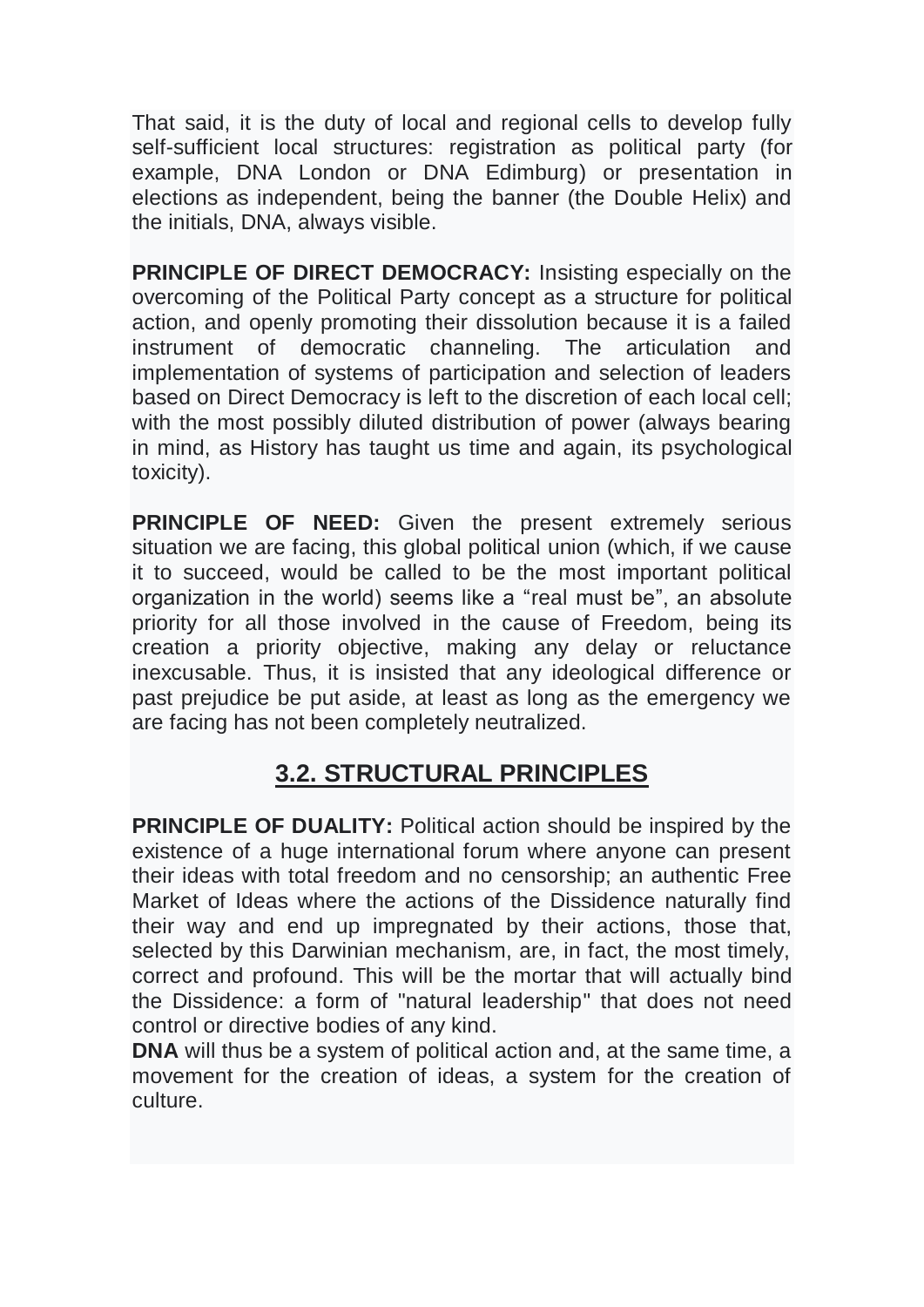**PRINCIPLE OF FRACTALITY:** An organization in superimposed dimensional layers, structurally identical, acting under the same principles of action already exposed. In other words, the same form of organization used at the local stage is used at the regional, national and international stages; in such a way that the same knowledge that is acquired, ways of doing things and infrastructures are interchangeable from one stage to another.

**NETWORK STRUCTURE:** In front of the pyramidal structure presented by the enemy, DNA will oppose an absolutely horizontal structure in the form of a network, the leaderships being of natural kind, absolutely fluid and not subject to any form of hierarchical "marking" that prevents this "natural" flow of leadership: We will flow like water. Point out that the pyramidal organization that our adversaries oppose us, despite having certain advantages (greater coordination and speed when implementing strategies) presents obvious vulnerabilities that we must be able to exploit until the end:

- i) Location of the dome, which we can directly and personally pressure, thus conditioning the behavior of the entire pyramid.
- ii) Rigid and / or hereditary leaderships, which prevent the rise of natural talents and decision-making without prior free and constructive debate. (Its system for generating ideas and strategies is not a system where they compete in free competition, unlike ours).
- iii) Demotivation and low commitment of most of the members of its organization; many of whom are simple little value obedient servants.

## **4. SYMBOLS OF IDENTITY**

ACRONYMS: **DNA** (or **ADN** in spanish) SHIELD: The Double Helix of the Molecule of Life HYMN: The Second Movement of Beethoven's 7th Symphony

These symbols are to be universal: all political cells must participate covered by them in all kind of elections and political struggles that take place in their respective territories. To respect this is a must; It can almost be said that only by respecting this, the unity of symbols, will this movement be able to exert, with no doubt, a very high pressure on our adversaries, seriously compromising their capacity to act.